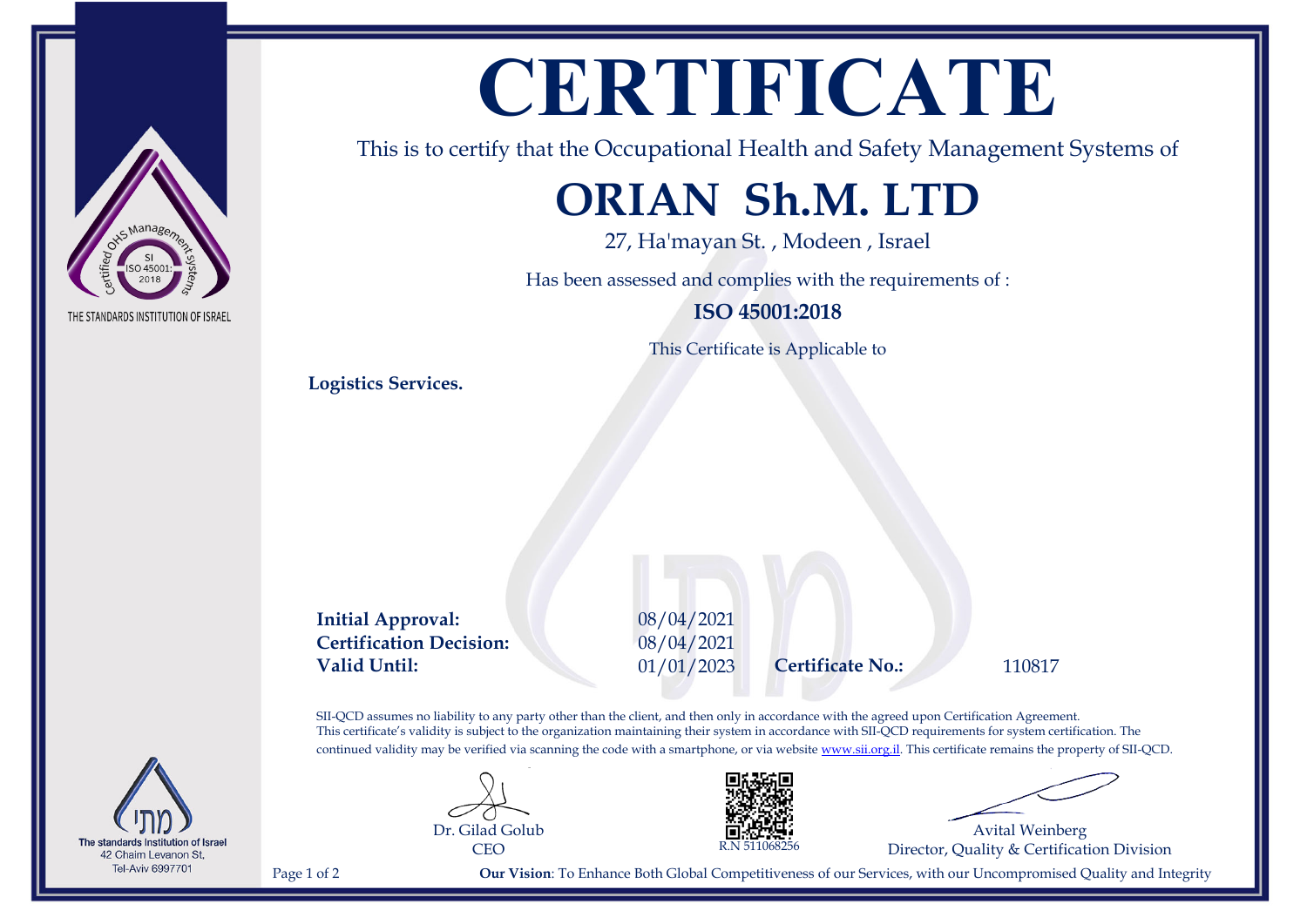

The standards Institution of Israel 42 Chaim Levanon St, Tel-Aviv 6997701

### **Annex to Certificate of Registration no. 110817**

**ORIAN SH.M. LTD**

27, Ha'mayan St. , Modeen , Israel

**With Additional Sites At:**

**Logistics Center Lev Haaretz 1 -** 8, Hateena st., Kfar Qasem

**Logistics Center Lev Haaretz 2 -** Abraham Lamdan st., Kfar Qasem

**Initial Approval:** 08/04/2021<br>**Certification Decision:** 08/04/2021 **Certification Decision: Valid Until:** 01/01/2023 **Certificate No.:** 110817

Dr. Gilad Golub





Avital Weinberg Director, Quality & Certification Division

Page 2 of 2 **Our Vision**: To Enhance Both Global Competitiveness of our Services, with our Uncompromised Quality and Integrity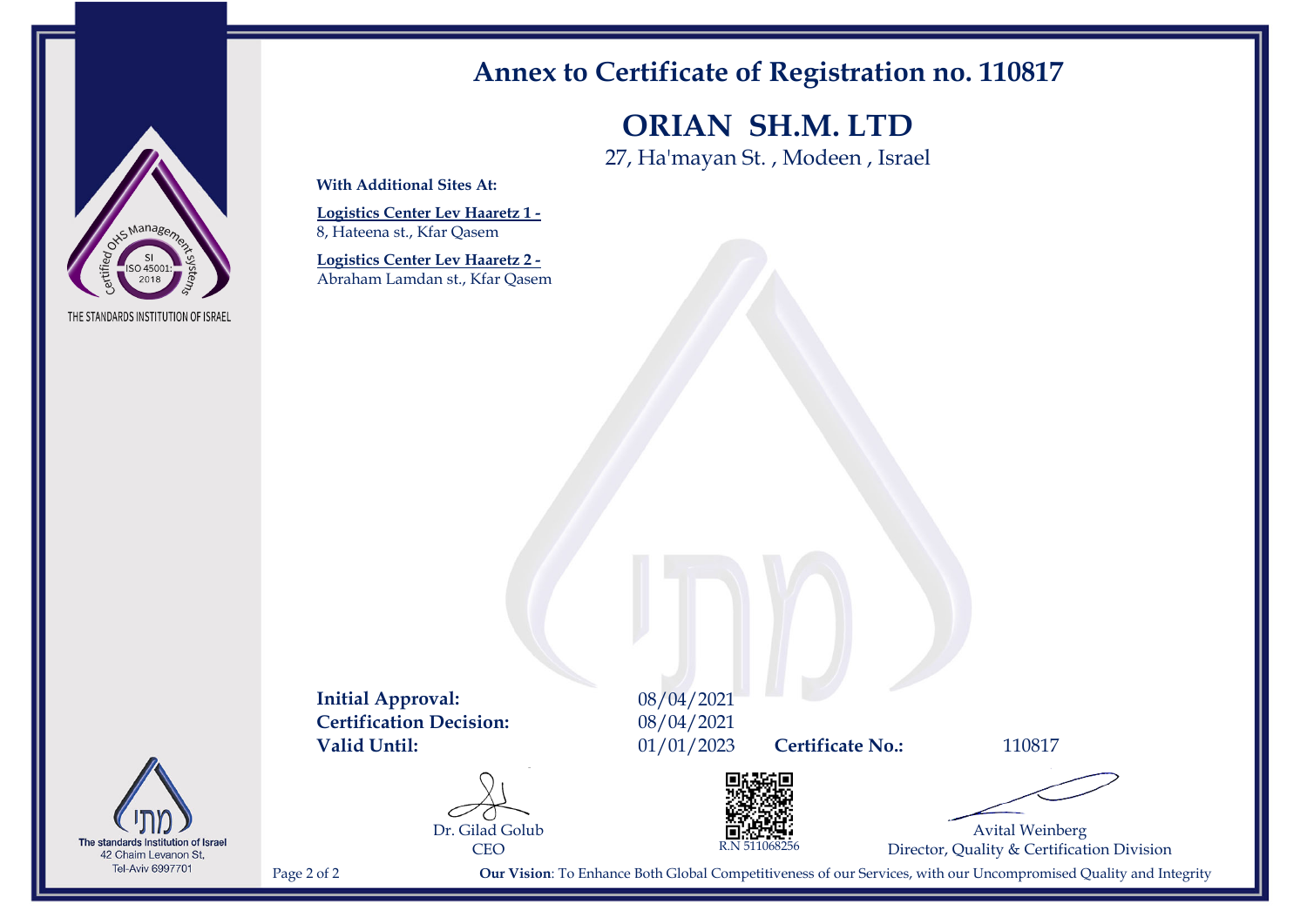# תעודה

וזאת לתעודה כי מערכת ניהול בטיחות ובריאות בתעסוקה של

### אוריין ש.מ. בע"מ

המעיין 27 , מודיעין , ישראל

נבחנה ונסקרה ע"י מכון התקנים הישראלי-אגף איכות והסמכה ונמצאה מתאימה לדרישות התקן:

**ת"י 45001:2018 ISO**

האישור תקף ל:

**שירותים לוגיסטיים.**

אישור ראשוני: 08/04/2021 מועד אישור מקצועי: 08/04/2021 בתוקף עד: 01/01/2023 מס' אישור: 110817

תוקף התעודה כפוף לכך שהארגון ימשיך לנהוג בהתאם לדרישות המכון להתעדה. מת"י אינו מקבל על עצמו אחריות כלפי צד כלשהו, למעט הלקוח בעל תעודה זו, הכל בהתאם לאמור בהסכם ההתעדה. התעודה היא רכוש מת"י-אגף איכות והסמכה. לברור תקפות – סרוק באמצעות טלפון חכם את הברקוד, או באמצעות האתר [il.org.sii.www](http://www.sii.org.il)









ראש אגף איכות והסמכה

עמוד 1 מתוך 2



רחוב חיים לבנון 42, תל-אריר 6997701

'